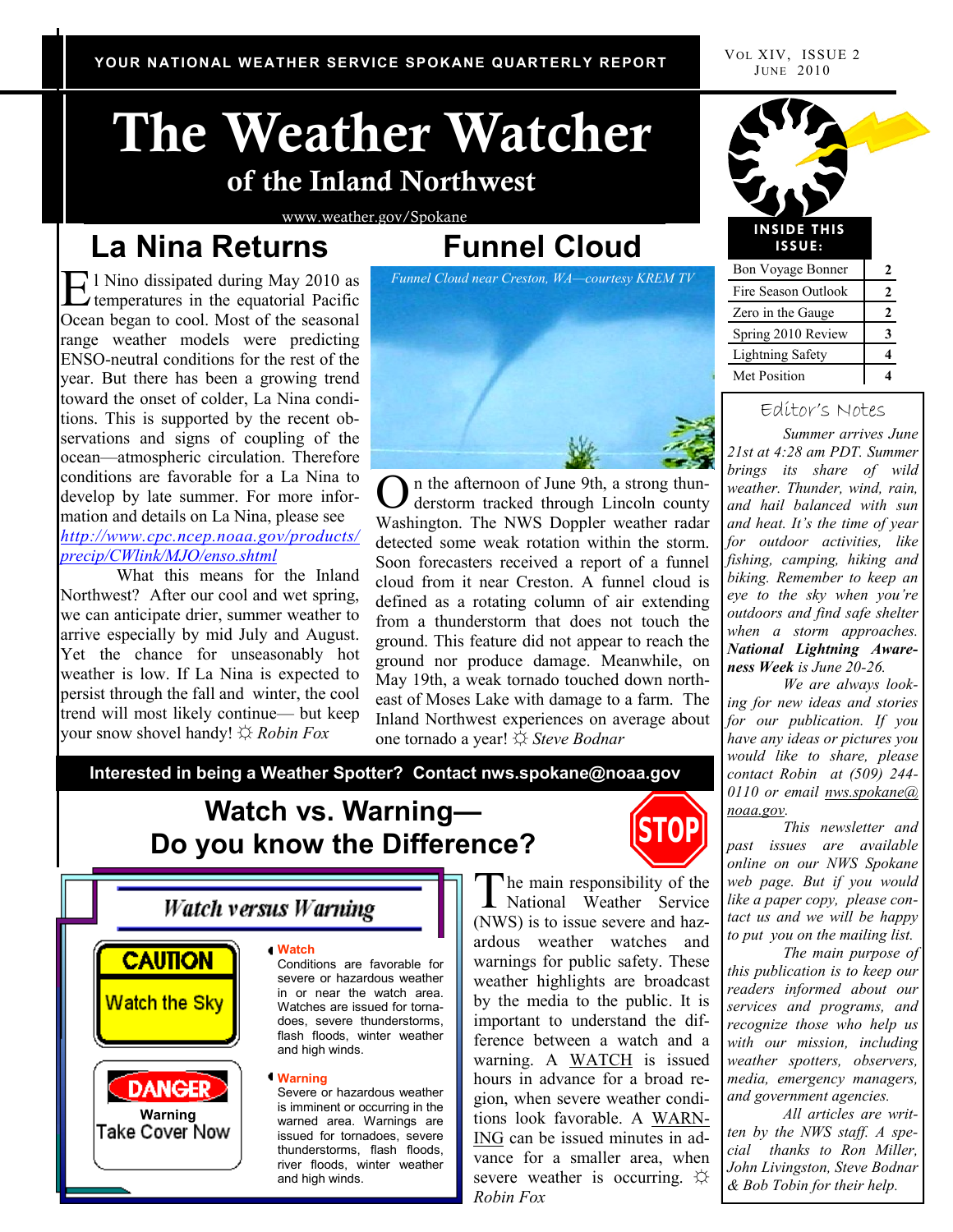#### **Bon Voyage—Bob Bonner!**



A t the close of April 2010, NWS. His tour of duty criss-crossed the country—Portland, Robert "Bob" "changed his assignment" one Yakima, WA and many sites in Alaska, including Barrow, more time and retired from the Kodiak and Yakutat. Bob National Weather Service—this joined the NWS Spokane after over 40 years of service. His office in 1995 as the Data career has been one of adventure Acquisition Program Man-Bonner OR, Tallahassee, FL, Waycross, GA, Victoria, TX,

that covered the globe. He started right after high school ager (DAPM) where he was and joined the Air Force in ground weather equipment op-in charge of the cooperative eration. He was stationed both in Greenland and Home-observation program, in adstead, Florida in the mid 1950s.

After going to college, he changed careers and per air observer and chief joined Pan-Am on a missile tracking ship where he toured coffee maker. We wish Bob both the Atlantic and Pacific through the 1960s. After get-the best of luck in his future ting married in 1970, he decided settle down and join the adventures! ☼ *Robin Fox*

dition to being an expert up-



# **Spring Weather Statistics**

| <b>Wenatchee Water Plant</b> | Mar     | Apr     | <b>May</b> | <b>Total</b> |
|------------------------------|---------|---------|------------|--------------|
| Avg High Temp                | 57.0    | 62.2    | 67.6       | 62.3         |
| Departure from Norm          | $+2.1$  | $-2.4$  | $-5.5$     | $-1.9$       |
| Avg Low Temp                 | 34.2    | 39.9    | 45.7       | 39.9         |
| Departure from Norm          | $+0.3$  | $-0.9$  | $-2.9$     | $-1.2$       |
| <b>Total Precip</b>          | 0.28    | 0.60    | 1.51       | 2.39         |
| Departure from Norm          | $-0.36$ | $+0.09$ | $+1.00$    | $+0.73$      |
| <b>Total Snowfall</b>        | 0.0     | 0.0     | 0.0        | 0.0          |
| Departure from Norm          | $-0.9$  | 0.0     | 0.0        | $-0.9$       |
| <b>Lewiston Airport</b>      | Mar     | Apr     | May        | <b>Total</b> |
| Avg High Temp                | 56.7    | 62.0    | 65.7       | 61.5         |
| Departure from Norm          | $+2.9$  | $+0.4$  | $-4.2$     | $-0.3$       |
| Avg Low Temp                 | 35.1    | 40.0    | 44.0       | 39.7         |
| Departure from Norm          | $-0.5$  | $-0.6$  | $-2.9$     | $-1.3$       |
| <b>Total Precip</b>          | 0.99    | 1.55    | 1.78       | 4.32         |
| Departure from Norm          | $-0.13$ | $+0.24$ | $+0.22$    | $+0.33$      |
| <b>Total Snowfall</b>        | 0.0     | 0.0     | 0.0        | 0.0          |
| Departure from Norm          | $-1.1$  | $-0.1$  | $0.0\,$    | $-1.2$       |
| <b>Spokane Airport</b>       | Mar     | Apr     | <b>May</b> | <b>Total</b> |
| Avg High Temp                | 50.8    | 56.4    | 61.9       | 56.4         |
| Departure from Norm          | $+2.2$  | $-1.1$  | $-4.3$     | $-1.1$       |
| Avg Low Temp                 | 31.5    | 37.1    | 40.7       | 36.4         |
| Departure from Norm          | $+1.1$  | $+1.6$  | $-3.2$     | $-1.7$       |
| <b>Total Precip</b>          | 1.20    | 1.21    | 2.15       | 4.56         |
| Departure from Norm          | $-0.33$ | $-0.07$ | $+0.55$    | $+0.15$      |
| Total snowfall               | T       | 0.7     | 0.0        | 0.7          |
| Departure from Norm          | $-3.6$  | $-0.2$  | 0.0        | $-3.8$       |

## **Fire Season Outlook 2010**

The long range summer forecast for the Inland Northwest<br>has a better chance of below normal precipitation with he long range summer forecast for the Inland Northwest more seasonal temperatures, according the NWS's Climate Predication Center.

The cool and rainy weather in April and May helped restore the snow and rain deficiency after a very dry January through March. Expect a normal begin date for the fire season in 2010, probably mid to late July.

The fire season this year appears poised to have drier weather than usual and what was experienced in the past two

> fire seasons, but not unusually hot. However, the vast majority of fire seasons provide sufficient dryness to support large fires. Dryness alone is not enough to truly boost the threat of wildfires.

Thunderstorms and lightning are needed for ignition of wildfires. Generally, only 10% of lightning outbreaks result in large fires across the Inland Northwest. With the current long range

prediction of an upper atmospheric ridge to the west of the region and northwest flow aloft, lightning events may be less likely. The exception will be the North Cascades and the Idaho Panhandle which are both susceptible to lightning under northwest flow. At this point, the Inland Northwest has the potential for a usual fire season. ☼ *Bob Tobin*

## **Remember your Zeros**

N othing in the rain gauge this morning? Don't forget to report it. Zeros are important too. Summertime in the Inland Northwest brings hot and dry weather, along with thunderstorms. Knowing how much rain falls from a thunderstorm is important. Sometimes the rainfall can be a downpour or just a sprinkle. This precipitation information is useful for weather forecasters. ☼ *Robin Fox*

#### **Want to report precipitation? Check out CoCoRaHS at** *http://www.cocorahs.org*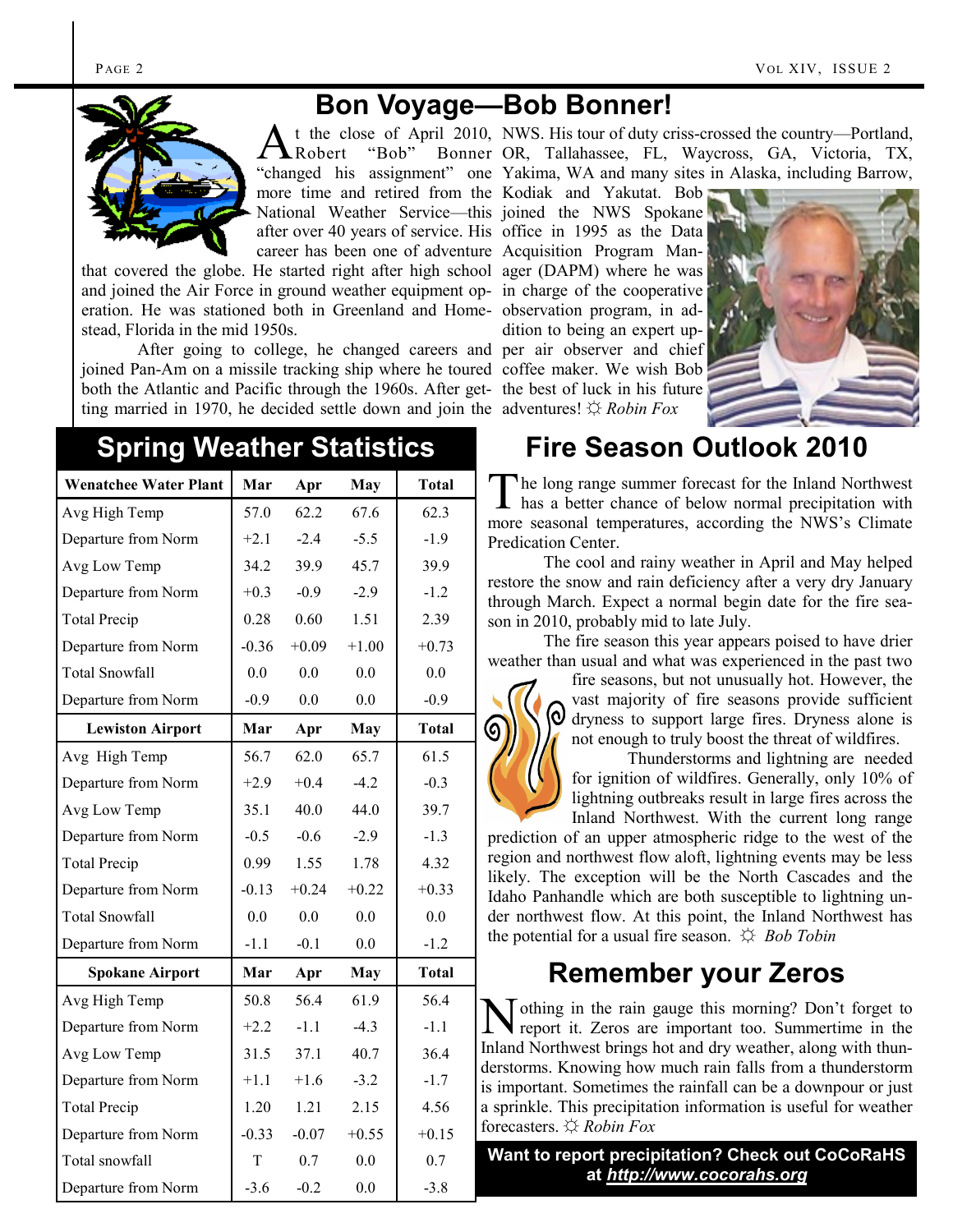# **The Spring that Never Ends—2010**

We've said before, spring is the longest season in the April. Many locations saw their first daytime temperature Inland Northwest. Ignore what your calendar says, in the 70s on the 16<sup>th</sup>. On the 19<sup>th</sup>, Lewiston, Moses whether we would see a warm and dry spring? At first, many locations, with 7-10 inches of snow in the mounthat looked to be the case.

wise. Temperatures hovered in the 50s to lower 60s, with a few cold spells. The first cold spell came on the  $8<sup>th</sup>$  as a ripped through the region on the  $3<sup>rd</sup>$  bringing high winds to colder unstable air mass moved into the area. This didn't all locations. Wind gusts into the 50-60 mph range were bring widespread precipitation as much as it did showers. commonplace knocking down trees and power lines. In If the showers occurred at night, valley snow accumula-fact, semi trucks were knocked over near Vantage and in tions occurred. An observer, near Boyds in Ferry county, picked up 4.5" of snow on the  $12<sup>th</sup>$ . The  $13<sup>th</sup>$  brought heavy rain and high elevation snow to many locations. Winchester, ID had 6.8" of snow by the morning of the 13<sup>th</sup>, while Republic picked up nearly an inch of rain. Temperatures moderated a bit, reaching the 60s for most every location on the  $16<sup>th</sup>$ . Pullman had a record high for the day of 65º. The weather would remain seasonal until the end of the month when another wet and cool Pacific storm arrived. By the morning of the  $30<sup>th</sup>$ , rainfall totals of Lewiston. The cool trend of late April continued into the than average.

record for the day! The Spokane Airport officially Thunderstorm winds also caused damage to a roof in Mosmeasured 0.6" of snow on the  $2<sup>nd</sup>$ . This pushed the sea- cow, injuring one person. sonal total up to 14.3", which meant that this wasn't the least-snowy winter on record (14.2" in 1980/81 is the re- Temperatures dropped below freezing in many areas on cord). This past winter was characterized by rather weak the 21<sup>st</sup>. Deer Park had a low of 25° and Priest Lake storms, and thus, not much wind. At this point, the strong- dropped to  $26^{\circ}$ . On the  $24^{\text{th}}$ , the low temperature at Spoest cold front of the season pushed through the Inland kane was 32°, which was only one day shy of the latest Northwest on the 8<sup>th</sup> with widespread strong winds. The freezing temperature ever in Spokane. Only a few days wind at the Spokane and Pullman airports gusted to 53 later, a very wet and slow moving low pressure system mph, with a 47 mph gust reported at Wenatchee. Some took up residence over the Pacific Northwest bringing trees were damaged, leading to several power outages.



Inland Northwest. Ignore what your calendar says, in the 70s on the  $16<sup>th</sup>$ . On the  $19<sup>th</sup>$ , Lewiston, Moses since it's based on the astronomical and not the clima-Lake, and Ephrata all hit the 80º mark for the first time tological calendar. In our part of the world, spring starts this spring and set records for the day. Colville also around President's Day and doesn't end until the 4<sup>th</sup> of reached 85°! The warmth was short-lived, as a cold front July. Just about every warm spell that starts to "look like brought widespread rain and cooler temperatures on the summer" is followed by a cool spell, and this year was no  $21<sup>st</sup>$ . The month would finish out with a colder and wetter different. Coming out of a mild winter, the question was storm system. Rainfall on the 28<sup>th</sup> was generally <sup>3</sup>/<sub>4</sub> to 1" in **March** was a rather uneventful month, weather- through the  $30<sup>th</sup>$  with numerous showers. tains above 4500 feet. The weather remained unsettled

**May** started off windy. A very strong cold front

Semis blown over near Vantage 5/3/10 (WADOT)



 $\frac{1}{2}$  to 1" were observed in most locations with up to 3" of first week of May. Daytime temperatures struggled to rain in the northern Panhandle and northeast Washington. reach the lower 50s in some locations. Sitting at 4000 feet Aside from these two events, March was warmer and drier in elevation, Winchester saw 6.9 inches of snow during The weather in early **April** was more March-like. into the 80s by the 15<sup>th</sup> and 16<sup>th</sup>. Another strong Pacific Temperatures ran  $5{\text -}10^{\circ}$  below normal and snow show- front blew through the area on the  $19^{\text{th}}$ , bringing an end to ers were common, even during the afternoon at the lower the warm temperatures. A weak tornado touched down elevations. Omak only reached  $39^{\circ}$  on the  $2^{\text{nd}}$ , setting a northeast of Moses Lake causing some damage to a farm. the evening of the  $5<sup>th</sup>$ . Gradually the temperatures warmed

The first spring-like warm spell arrived in mid- the  $27<sup>th</sup>$ , breaking the record for the day. Nespelem picked Very cold and dry air moved in behind the front. heavy rain to the area. Spokane received 0.98" of rain on up 1.87" of rain in 24 hours. For the month, May was wetter and colder than normal across the region. In Omak, 2010 tied 1974 as the coldest May on record, and it was

the  $4<sup>th</sup>$  wettest May ever.

☼ *Ron Miller*

**Answer: At any moment, there are 1800 thunderstorms in progress on the earth—that's 16 million storms a year!**